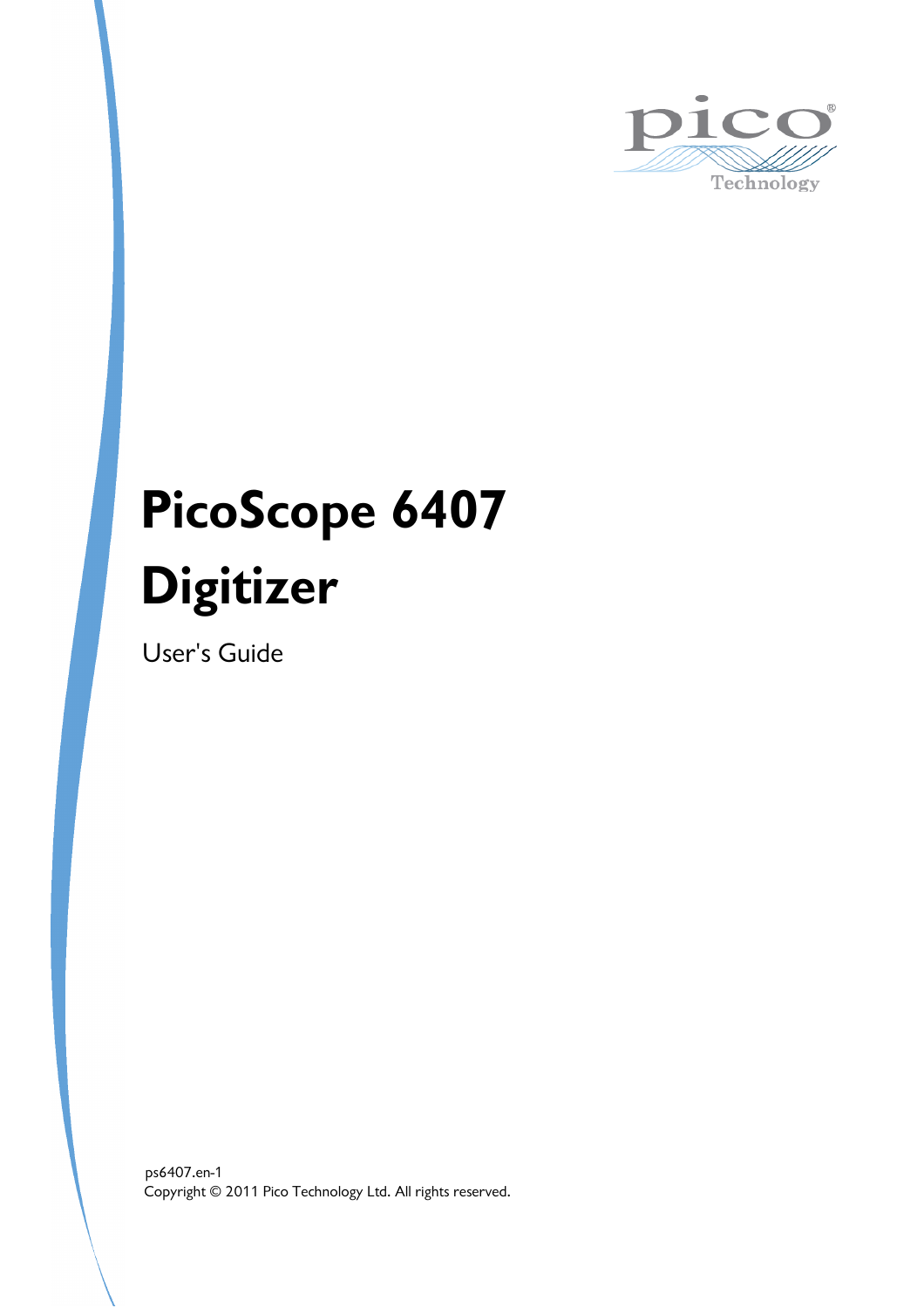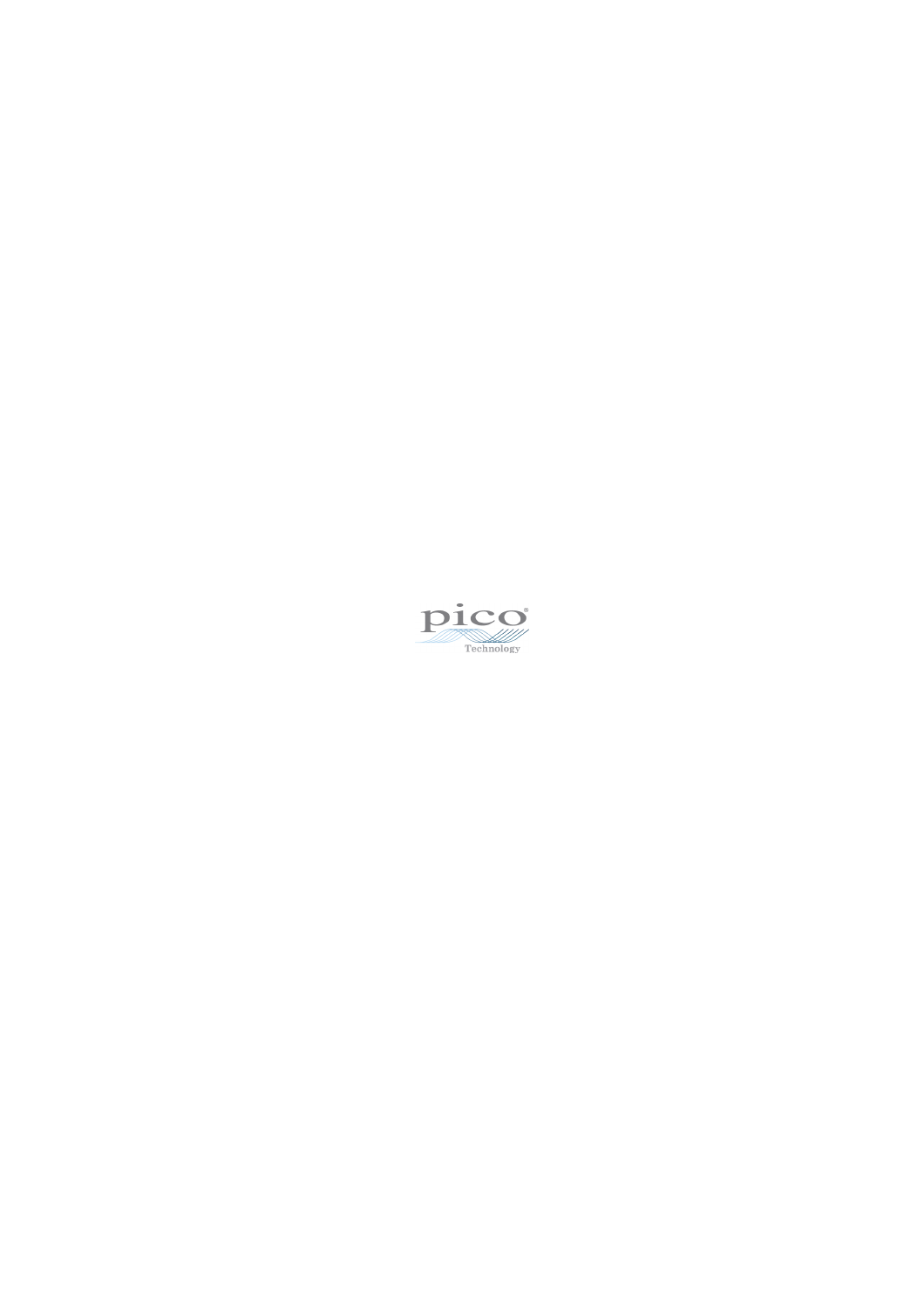# Contents

| 1 Using this guide      |                                                                                                   |
|-------------------------|---------------------------------------------------------------------------------------------------|
| 2 Safety symbols        |                                                                                                   |
| 3 Safety warnings       |                                                                                                   |
| <b>4 FCC notice</b>     |                                                                                                   |
| 5 CE notice             |                                                                                                   |
|                         |                                                                                                   |
| <b>7 Trademarks</b>     |                                                                                                   |
| 8 Warranty              |                                                                                                   |
|                         | 9 Company details <b>communically constant of the contract of the contract of company details</b> |
|                         |                                                                                                   |
|                         |                                                                                                   |
|                         |                                                                                                   |
| <b>3 Connections</b>    |                                                                                                   |
| <b>4 Specifications</b> |                                                                                                   |
|                         |                                                                                                   |
|                         |                                                                                                   |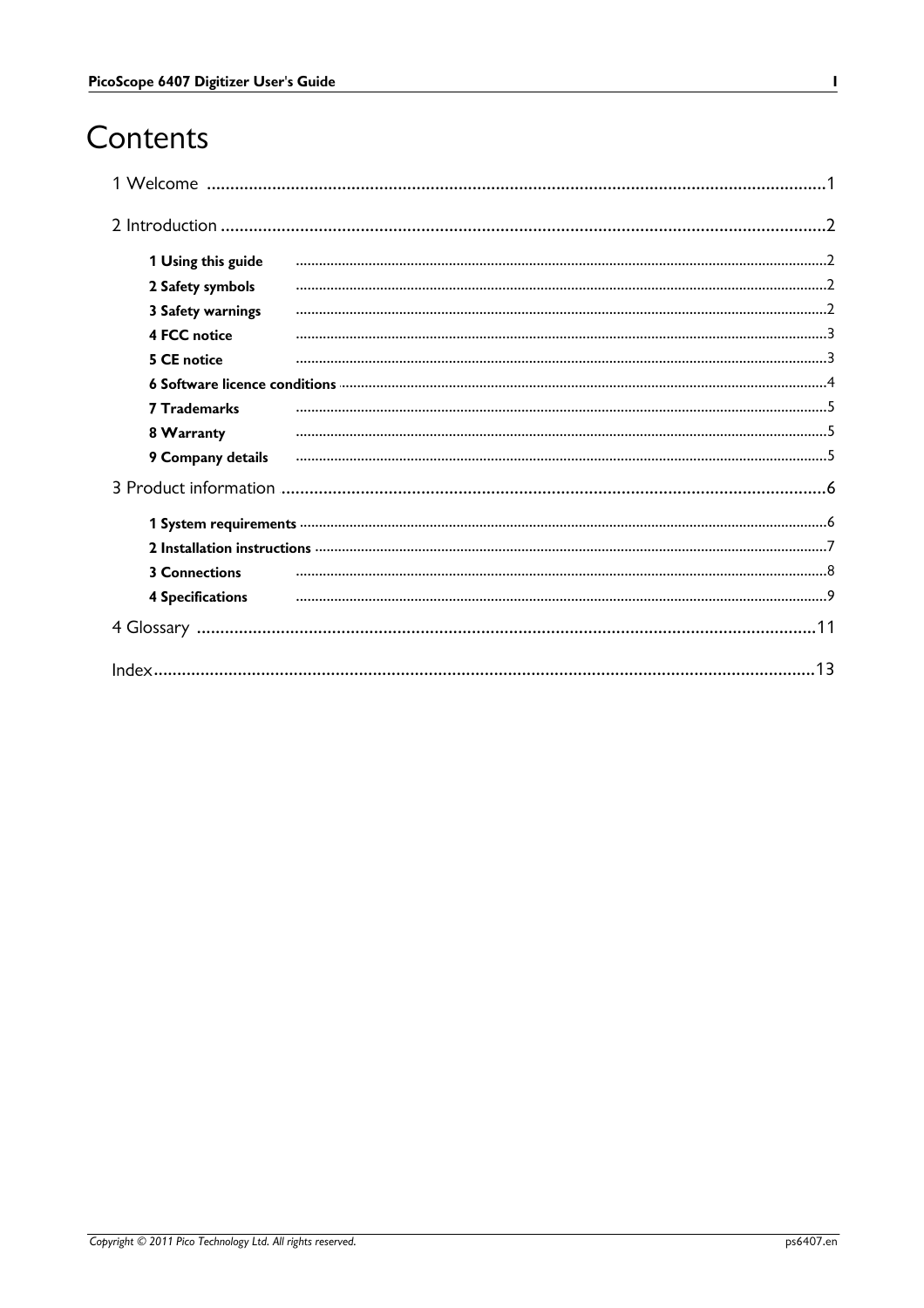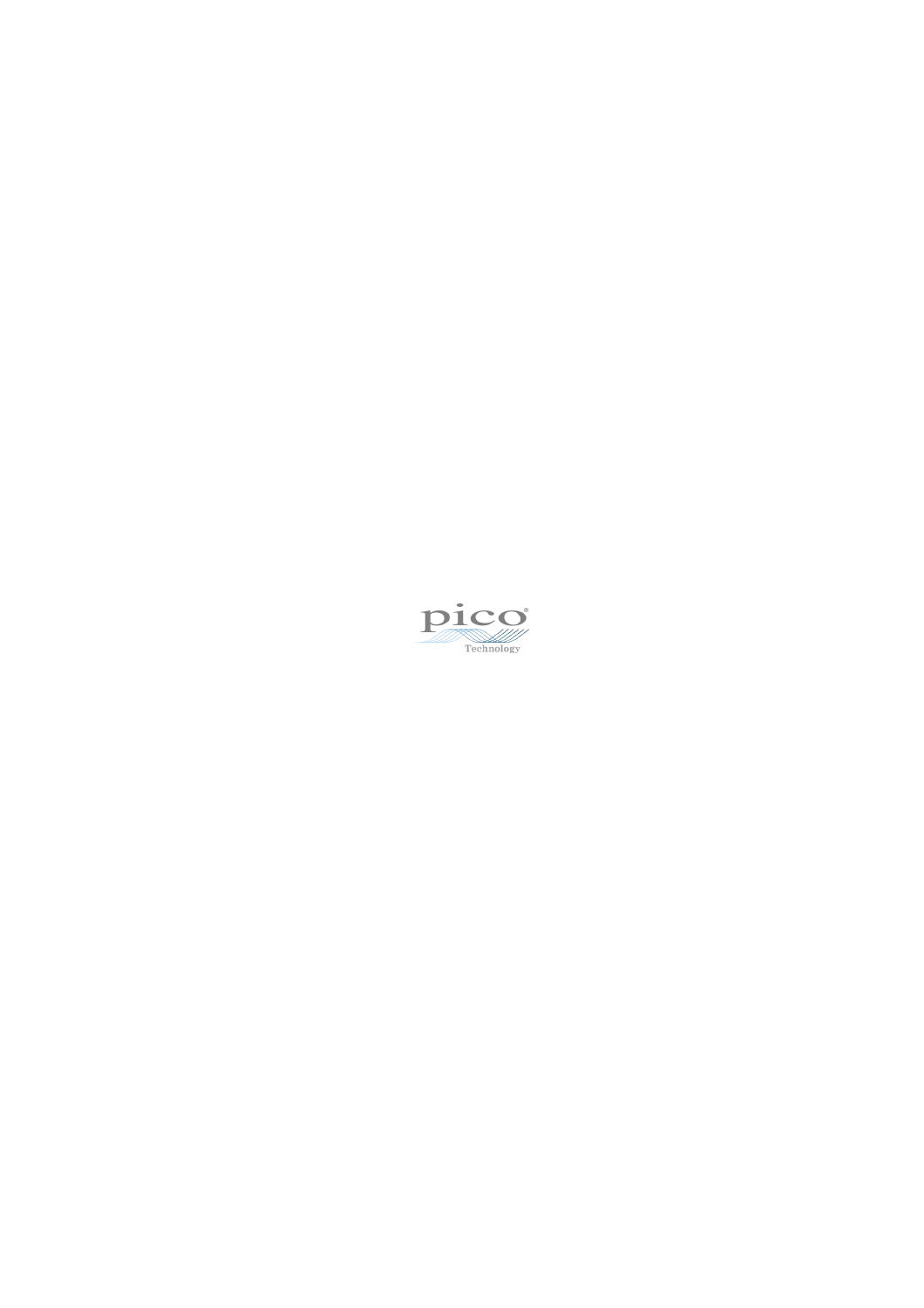# <span id="page-4-0"></span>1 Welcome

Thank you for buying a **PicoScope 6407 Digitizer** from Pico Technology!

This instrument accepts electrical signals in the frequency range of DC to 1 GHz, samples them at up to 5 GS/s and converts them to 8-bit digital values. The resulting data can be used in a wide variety of applications including research and development, debugging, instrumentation and pass/fail testing.

The PicoScope 6407 Digitizer has comparable features and specifications to traditional digitizers, but is more economical, takes up only a fraction of the space, and its USB interface removes the need for a specialized mainframe.



Here are some of the benefits provided by your new PicoScope 6407 Digitizer:

- **Portability:** Take the unit with you and plug it in to any Windows PC.
- Performance: Up to 5 [GS](#page-14-1)/s sampling, 1 GHz bandwidth and 1 <u>GS</u>|11 buffer.
- **P** Programmability: The PicoScope 6000 Series SDK lets you write your own programs, in your chosen programming language, to control all the features of the digitizer.
- **Long-term support:** Software upgrades are available to download from our [website](http://www.picotech.com). You can also call our technical specialists for support. You can continue to use both of these services free of charge for the lifetime of the product.
- **Value for money:** You don't have to pay twice for all the features that you already have in your PC, as the PicoScope 6407 Digitizer contains the special hardware you need and nothing more.
- **Convenience:** Your software can make full use of the full-sized display, disk storage, user interface and networking built in to your PC.
- **Five-year warranty:** Your digitizer is covered for five years from the day of purchase against manufacturing faults. We don't charge a penny extra for this benefit.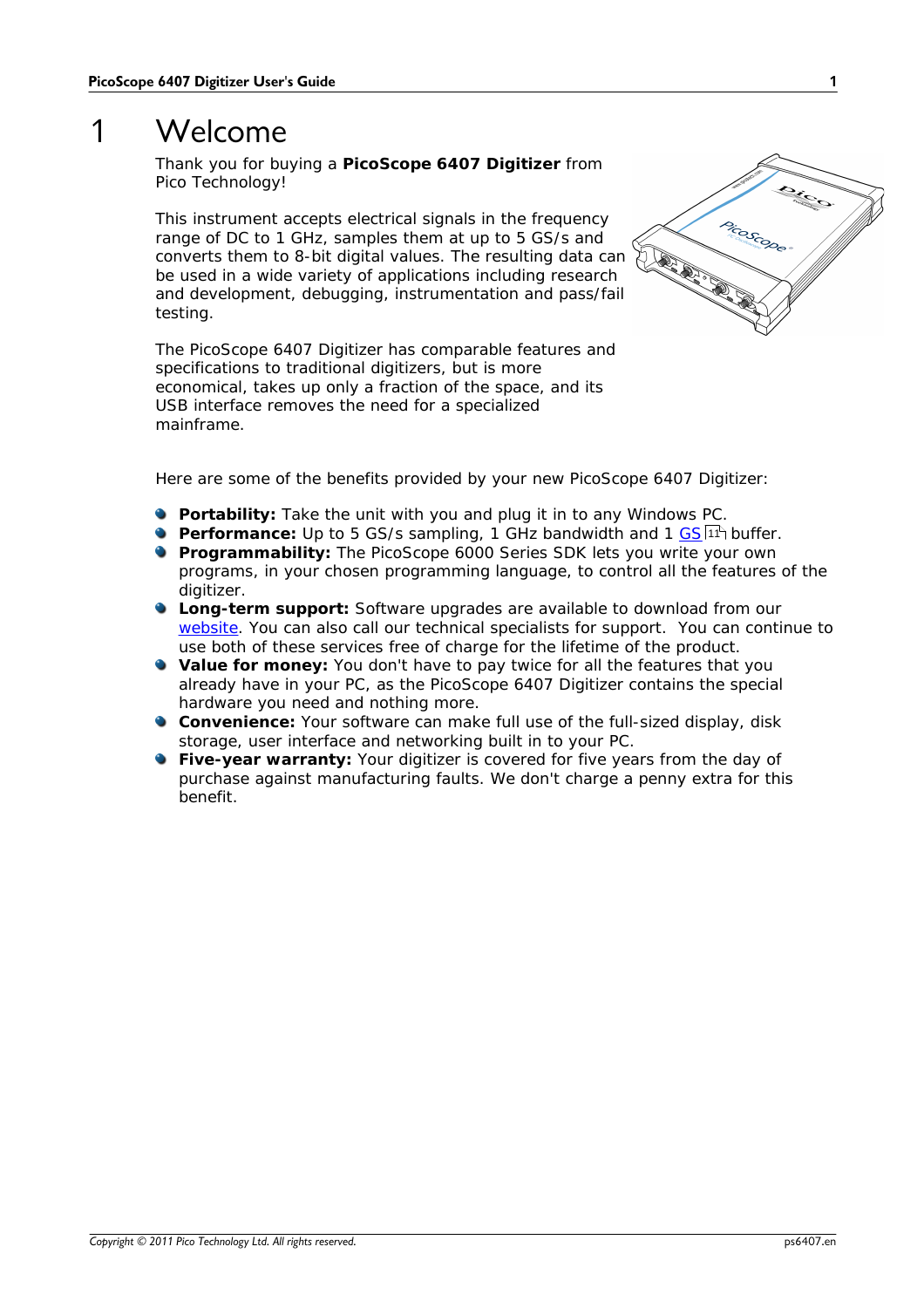# <span id="page-5-0"></span>2 Introduction

### 2.1 Using this guide

You will sometimes see a symbol like this $_2$   $\mid$   $2^{\mathsf{h}}$  This is the cross-reference symbol, and it indicates the number of a page on which you can find more information about a topic.

### <span id="page-5-1"></span>2.2 Safety symbols

The following symbols appear on the front and rear panel of the PicoScope 6407 Digitizer.

### **Symbol 1: Warning triangle**



This symbol indicates that a safety hazard exists on the indicated connections if correct precautions are not taken. Read all safety documentation associated with the product before using it.

### **Symbol 2: Equipotential**



This symbol indicates that the outer shells of the indicated SMA (or BNC on rear panel) connectors are all at the same potential (shorted together). You must therefore take necessary precautions to avoid applying a potential across the return connections of the indicated SMA (or BNC on rear panel) connectors. Such a potential could cause a large current to flow, resulting in damage to the product or connected equipment, or both.

### <span id="page-5-2"></span>2.3 Safety warnings



We strongly recommend that you read the general safety information below before using your digitizer for the first time. Safety protection built in to equipment may cease to function if the equipment is used incorrectly. This could cause damage to your computer, or lead to injury to yourself and others.

**DO NOT exceed the overload protection range.** The inputs can withstand a maximum voltage of  $\pm 2$  V. Contact with voltages outside the overload protection range may cause permanent damage to the unit.

**DO NOT connect to mains voltages.** The product is notdesigned for use with mains voltages (also known as line voltages, or house current). To measure mains voltages, use a differential isolating probe specifically rated for mains use.

**DO NOT rely on the scope's ground as a safety ground.** The product connects directly to the ground of a computer through the USB cable provided. This ground is for signalling and shielding, and is not a safety ground.

**DO NOT connect the ground input to any potential other than ground.** If in doubt, use a meter to check that there is no significant AC or DC voltage between the ground input ofthe digitizer and the point to which you intend to connect it. Connecting the ground input to a voltage source may cause damage to the digitizer and the computer, and injury to yourself and others.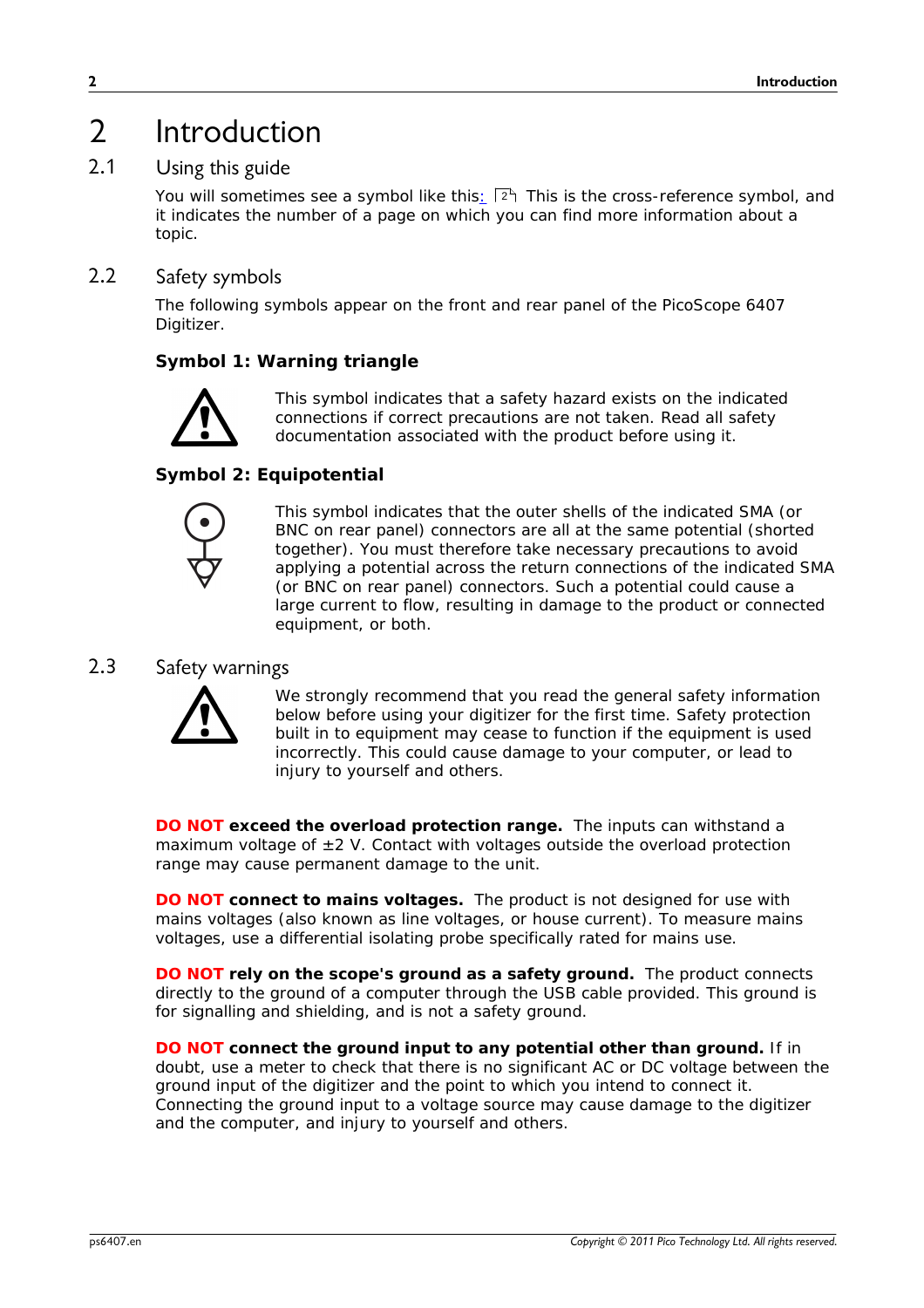### <span id="page-6-0"></span>2.4 FCC notice

This equipment has been tested and found to comply with the limits for a Class A digital device, pursuant to **Part 15 of the FCC Rules**. These limits are designed to provide reasonable protection against harmful interference when the equipment is operated in a commercial environment. This equipment generates, uses, and can radiate radio frequency energy and, if not installed and used in accordance with the instruction manual, may cause harmful interference to radio communications. Operation of this equipment in a residential area is likely to cause harmful interference in which case the user will be required to correct the interference at his or her own expense.

For safety and maintenance information see the <u>safety [warning](#page-5-2)</u> . 2ª.

### <span id="page-6-1"></span>2.5 CE notice

The product meets the intent of the **EMC directive 89/336/EEC** and has been tested to **EN61326-1:2006 Class A Emissions and Immunity** standard.

The product also meets the intent of the **Low Voltage Directive** and has been designed to meet the **BS EN 61010-1:2010 IEC 61010-1:2010 Safety requirements for electrical equipment for measurement, control, and laboratory use** standard.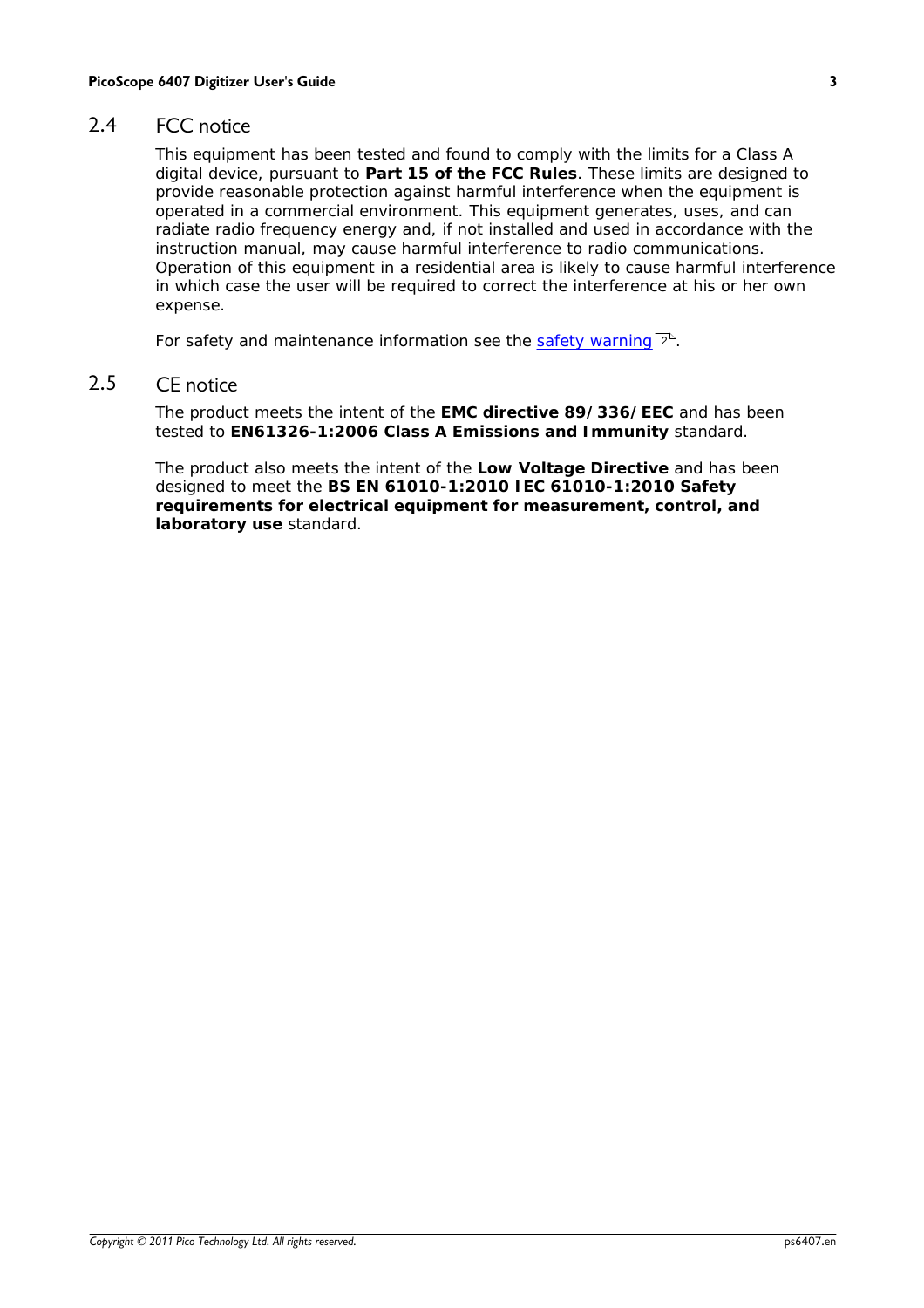### <span id="page-7-0"></span>2.6 Software licence conditions

The material contained in this software release is licensed, not sold. Pico Technology Limited grants a licence to the person who installs this software, subject to the conditions listed below.

**Access.** The licensee agrees to allow access to this software only to persons who have been informed of these conditions and agree to abide by them.

**Usage.** The software in this release isfor use only with Pico Technology products or with data collected using Pico Technology products.

**Copyright.** Pico Technology Ltd. claims the copyright of, and retains the rights to, all material (software, documents etc.) contained in this release. You may copy and distribute the PicoScope software and drivers with no modifications, additions or omissions. You may copy and modify the SDK example programs.

**Liability.** Pico Technology and its agents shall not be liable for any loss, damage or injury, howsoever caused, related to the use of Pico Technology equipment or software, unless excluded by statute.

**Fitness for purpose.** Because no two applications are the same, Pico Technology cannot guarantee that its equipment or software is suitable for a given application. It is your responsibility, therefore, to ensure that the product is suitable for your application.

**Mission-critical applications.** This software is intended for use on a computer that may be running other software products. For this reason, one of the conditions of the licence is that it excludes usage in mission-critical applications such as life-support systems.

**Viruses.** This software was continuously monitored for viruses during production, but you are responsible for virus-checking the software once it is installed.

**Support.** If you are dissatisfied with the performance of this software, please contact our technical support staff, who will try to fix the problem within a reasonable time. If you are still dissatisfied, please return the product and software to your supplier within 14 days of purchase for a full refund.

**Upgrades.** We provide upgrades, free of charge, from our web site at www.picotech.com. We reserve the right to charge for updates or replacements sent out on physical media.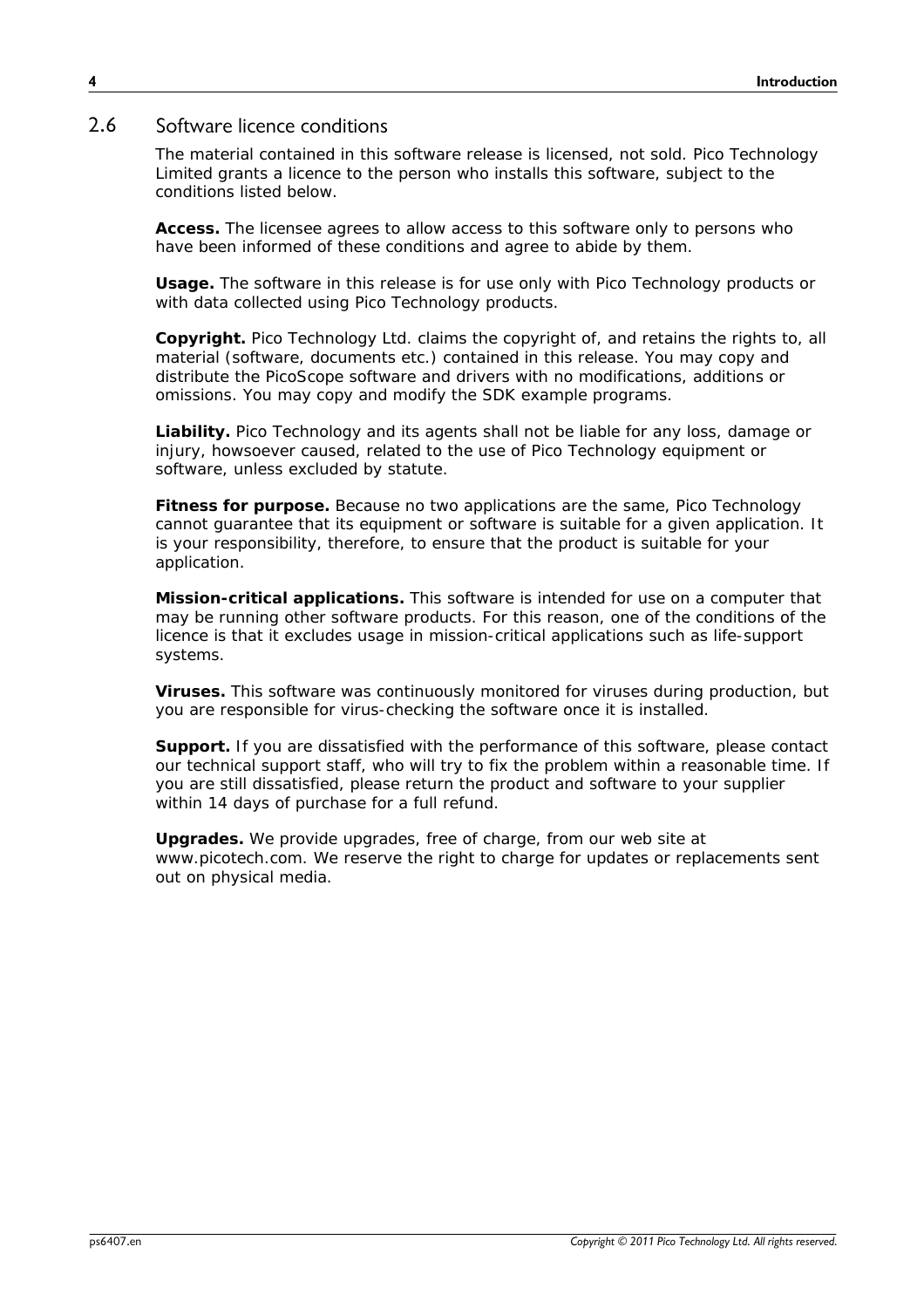### <span id="page-8-0"></span>2.7 Trademarks

Trademarks. Windows is a trademark of Microsoft Corporation in the United States and other countries. Pico Technology and PicoScope are internationally registered trademarks of Pico Technology Ltd.

**Pico Technology** and **PicoScope** are trademarks of Pico Technology Limited, registered in the United Kingdom and other countries.

**PicoScope** and **Pico Technology** are registered in the U.S. Patent and Trademark **Office** 

### <span id="page-8-1"></span>2.8 Warranty

Pico Technology **warrants** upon delivery, and for a period of 5 years from the date of delivery, that the Goods will be free from defects in material and workmanship.

Pico Technology shall not be liable for a breach of the warranty if the defect has been caused by fair wear and tear, wilful damage, negligence, abnormal working conditions or failure to follow Pico Technology's spoken or written advice on the storage, installation, commissioning, use or maintenance of the Goods or (if no advice has been given) good trade practice; or if the Customer alters or repairs such Goods without the written consent of Pico Technology.

### <span id="page-8-2"></span>2.9 Company details

| Address:                  | Pico Technology<br>James House<br><b>Colmworth Business Park</b><br>St. Neots<br>Cambridgeshire<br><b>PE19 8YP</b><br>United Kingdom |
|---------------------------|--------------------------------------------------------------------------------------------------------------------------------------|
| Phone:                    | $+44$ (0) 1480 396 395                                                                                                               |
| Fax:                      | +44 (0) 1480 396 296                                                                                                                 |
| Email:                    |                                                                                                                                      |
| <b>Technical Support:</b> | support@picotech.com                                                                                                                 |
| Sales:                    | sales@picotech.com                                                                                                                   |

**Web site:** [www.picotech.com](http://www.picotech.com)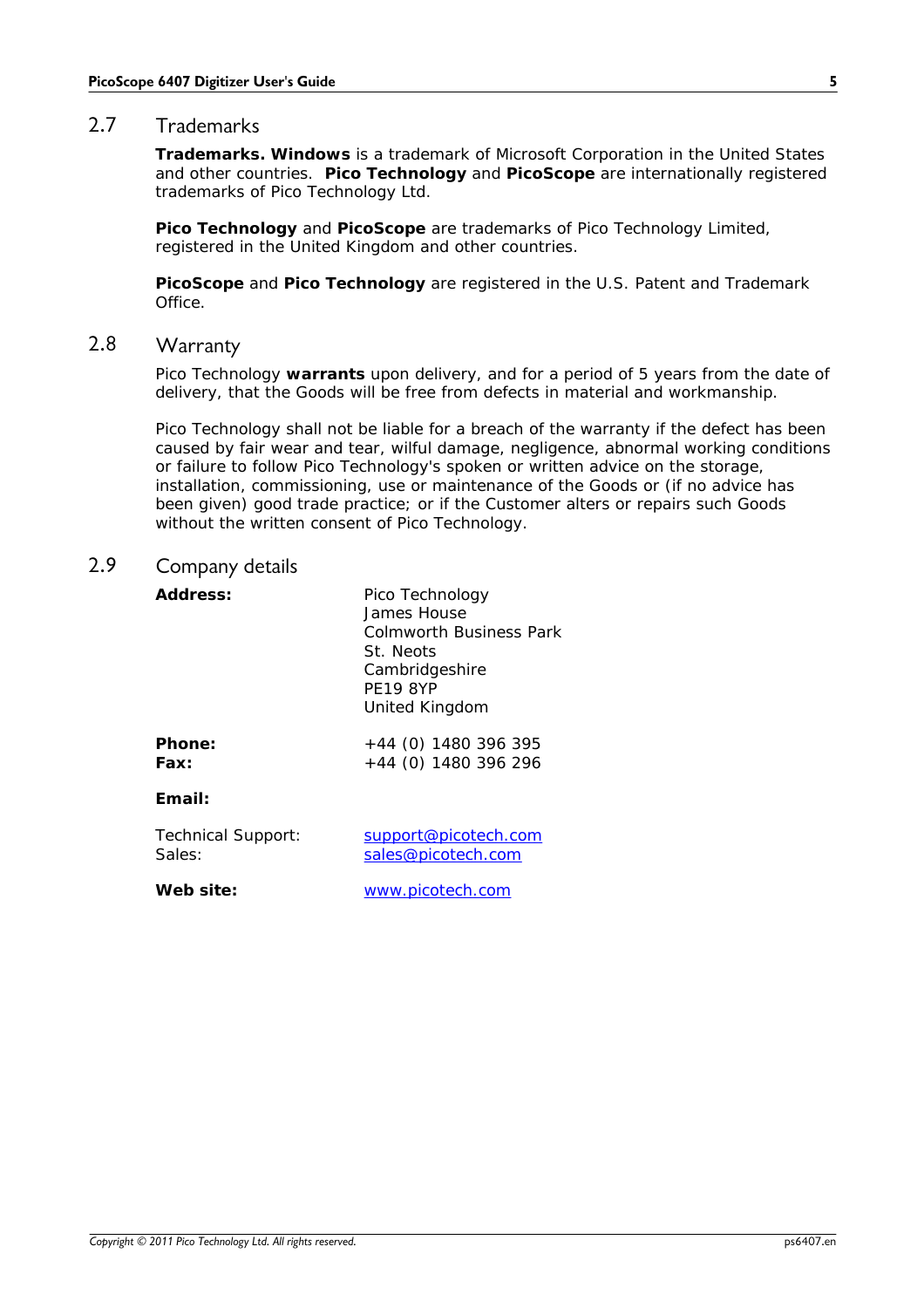# <span id="page-9-0"></span>3 Product information

Using the API functions, you can develop your own programs to collect and analyze data from the digitizer. Refer to the PicoScope 6000 Series Programmer's Guide for more information.

Alternatively with the PicoScope software you can use PicoScope 6407 Digitizer as a high-bandwidth 4-channel oscilloscope.

A PicoScope 6407 Digitizer is supplied with the following items:

- USB cable, for use with any standard USB port
- Software and Reference CD
- **Installation Guide**
- AC adapter and cable

Whilst the above items are included, further accessories are available for purchase, as detailed below:

- **TA077 Attenuator -3dB SMA to SMA**
- TA078 Attenuator -6dB SMA to SMA
- TA061 Oscilloscope probe 1.5 GHz, x10, 50 , SMA

### 3.1 System requirements

To ensure that your PicoScope 6407 Digitizer operates correctly, you must have a computer with at least the minimum system requirements to run one of the supported operating systems, as shown in the following table. The performance of the software will increase with more powerful PCs, including those with multi-core processors.

| I tem               | Specification                                                      |
|---------------------|--------------------------------------------------------------------|
| Operating<br>system | Windows XP SP2<br>Windows Vista<br>Windows 7                       |
|                     | 32 bit and 64* bit versions supported                              |
| Processor           |                                                                    |
| Memory              | As required<br>by Windows                                          |
| Free disk<br>space  |                                                                    |
| Ports               | USB 1.1 compliant port, or<br>USB 2.0 compliant port (recommended) |

\* While the driver will run on a 64 bit operating system, the driver itself is 32 bit, and therefore will run as 32 bit.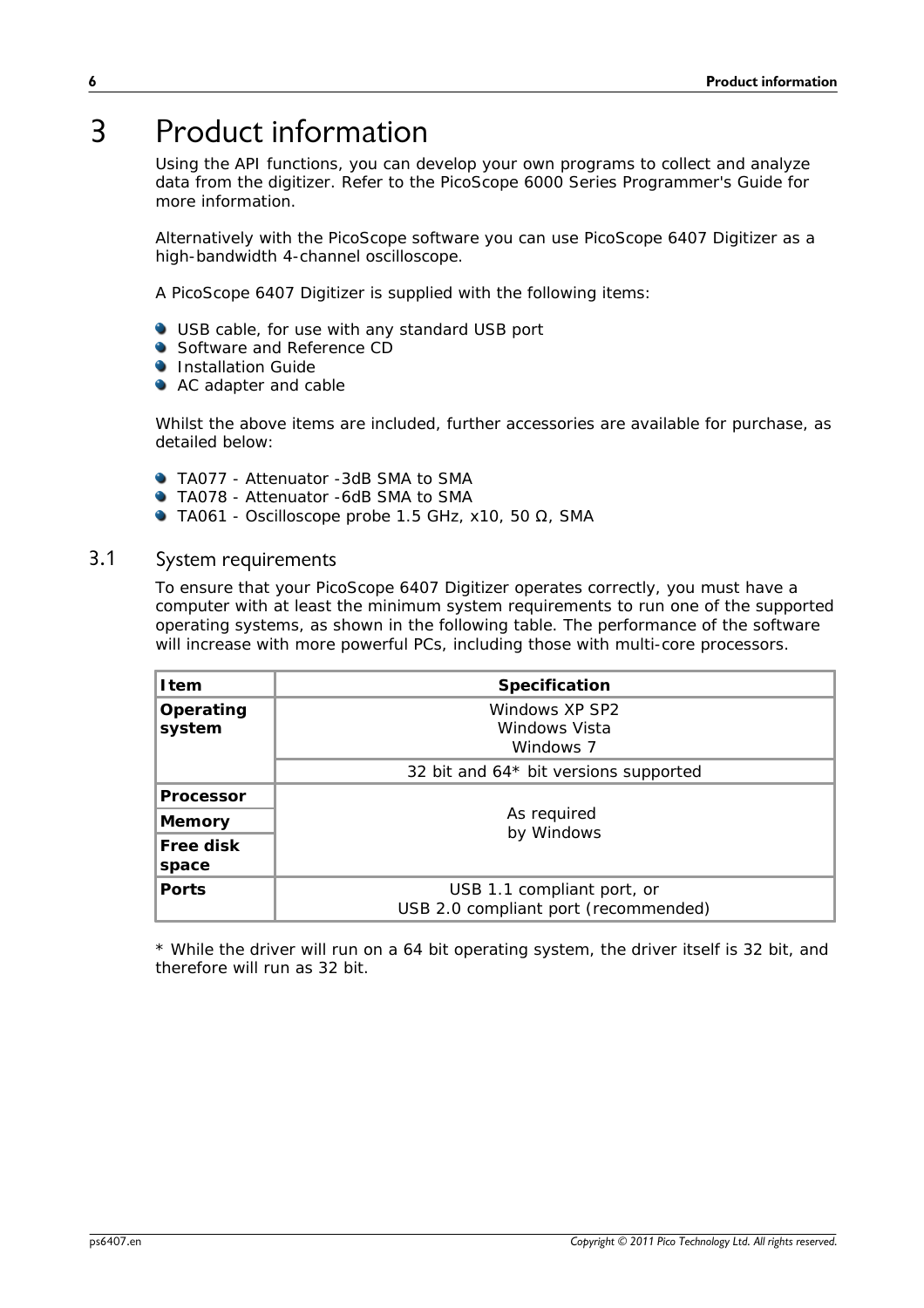### 3.2 Installation instructions

| IMPORTANT                                                             |  |
|-----------------------------------------------------------------------|--|
| Always install the PicoScope software before connecting               |  |
| your PicoScope 6407 Digitizer 11 <sup>1</sup> to the PC. This ensures |  |
| that Windows will correctly recognize the digitizer.                  |  |

**Procedure**

- Follow the instructions in the 'USB Oscilloscope Quick Start Guide' included with your product package.
- Connect the AC adapter (supplied) to a power socket using the appropriate cable (also supplied), and connect the DC output of the AC adapter to the "DC Power" socket on the back of the digitizer.
- Connect the digitizer to the PC using the USB cable supplied.

### **Checking the installation**

Once you have installed the software and connected the digitizer to the PC, start the [PicoScope](#page-14-3) software. PicoScope should now display any signal connected to the 11 digitizer inputs.

**Moving the PicoScope 6407 Digitizer to another USB port**

**Windows XP SP2 (or later)**

When you first installed the digitizer by plugging it into a <u>[USB](#page-14-4)</u>|1<sup>A</sup> port, Windows associated the Pico driver with that port. If you later move the digitizer to a different USB port, Windows will display the "New Hardware Found Wizard" again. When this occurs, just click "Next" in the wizard to repeat the installation. If Windows gives a warning about Windows Logo Testing, click "Continue Anyway". As all the software you need is already installed on your computer, there is no need to insert the Pico Software CD again.

### **Windows Vista and Windows 7**

The process is automatic. When you move the device from one port to another, Windows displays an "Installing device driver software" message and then a " PicoScope 6000 Series oscilloscope" message. The digitizer is then ready for use.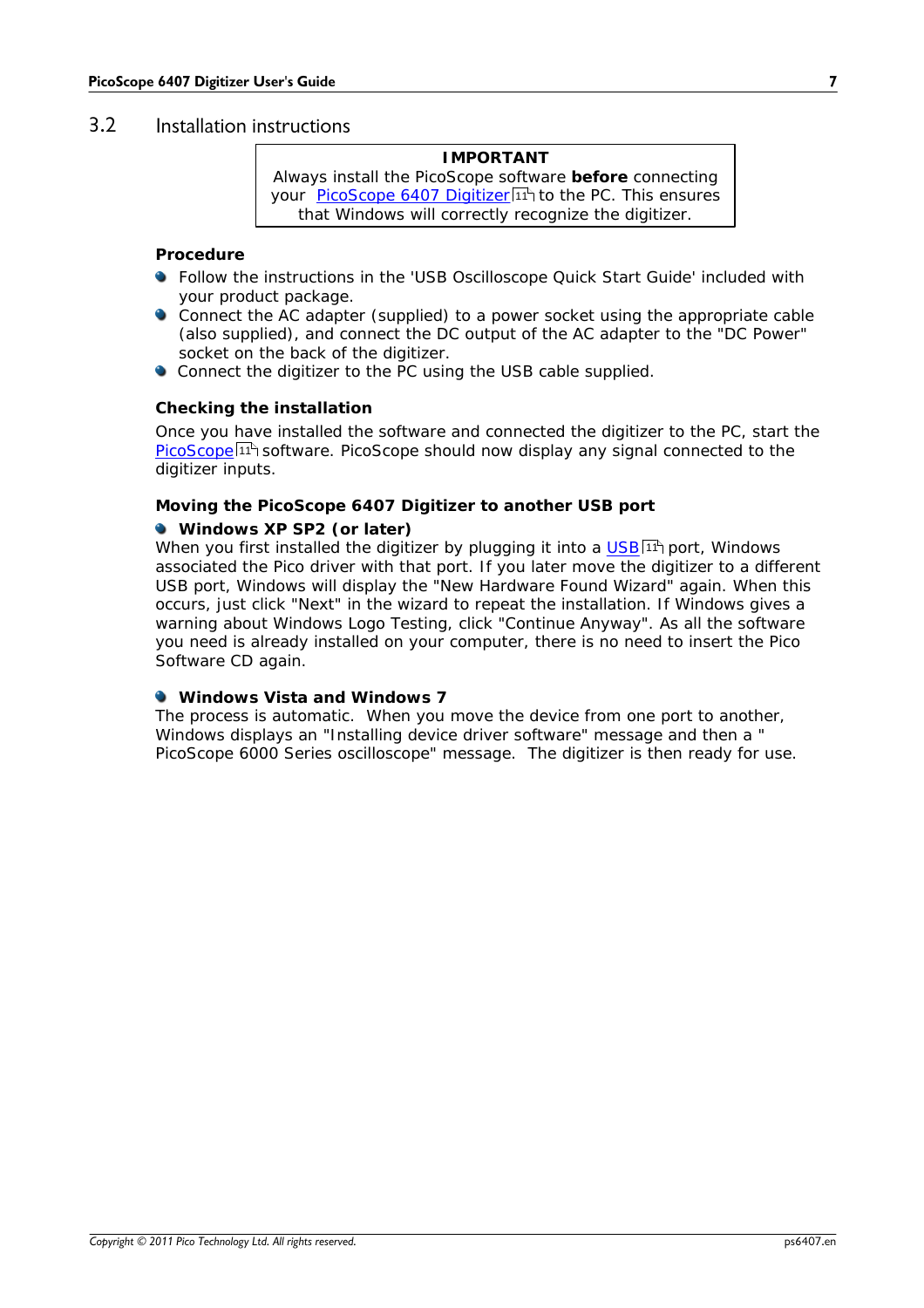### <span id="page-11-0"></span>3.3 Connections

**SMA and BNC Connectors**

The PicoScope 6407 Digitizer has SMA connectors on the front panel for the four channel inputs, and BNC connectors on the rear for the AUX IN and SIGNAL OUT connections. The channel inputs have an impedance of 50 .

**Connector diagrams**



- **A.** Input [channel](#page-12-1) A 9
- B. Input [channel](#page-12-1) BI 9 9
- C. Input [channel](#page-12-1) C<sup>19</sup>
- **D.** Input [channel](#page-12-1) D  $9^h$
- **E.** LED: flashes when the digitizer is sampling data



- F. DC power [socket](#page-13-0) <sup>| 10</sup> i for use with the AC adaptor supplied with the unit
- G. [USB](#page-13-1) 2.0 port<sup>|10</sup> : connects to your PC using the Hi-Speed USB cable supplied
- H. SIGNAL OUT [connector](#page-12-2)<sup>| gh</sup>: carries the output of the arbitrary waveform generator and signal generator
- 1. AUX IN [connector](#page-12-3)<sup>| gh</sup>: carries the auxiliary (AUX) trigger and reference clock inputs
- **J.** Ventilation holes. **Do not block the air intake holes orinsert any objects through them, as this could damage the unit and cause injury.**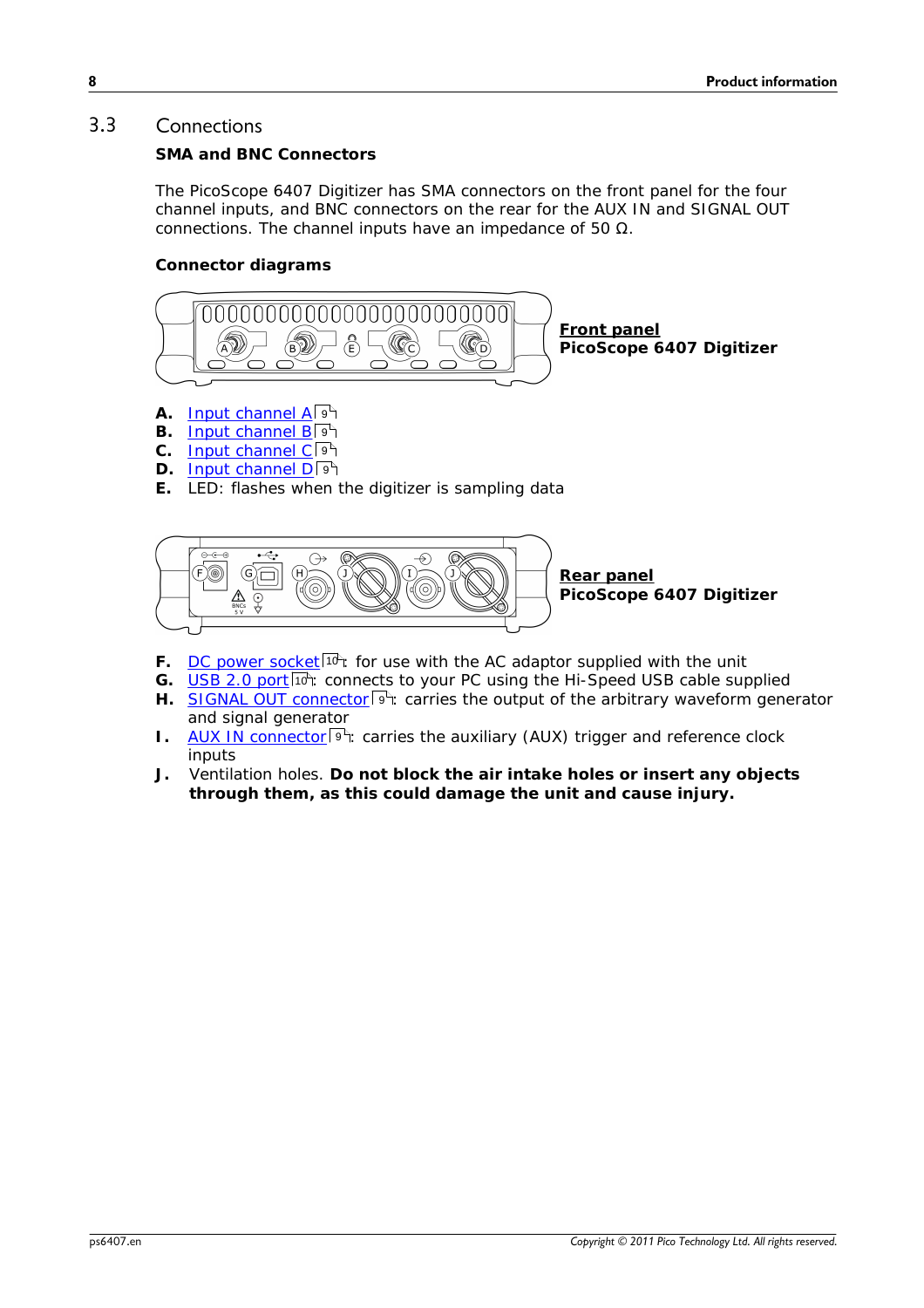# <span id="page-12-0"></span>3.4 Specifications

<span id="page-12-3"></span><span id="page-12-2"></span><span id="page-12-1"></span>

| Model number                                       | PicoScope 6407 Digitizer                                                 |
|----------------------------------------------------|--------------------------------------------------------------------------|
| Vertical section                                   |                                                                          |
| Number of channels                                 | 4                                                                        |
| Analog bandwidth 11 <sup>h</sup>                   | 1 GHz (-3 dB)                                                            |
| Rise time (10%-90%)                                | 350 ps                                                                   |
| Connectors                                         | SMA female                                                               |
| Input coupling 11                                  | DC.                                                                      |
| Input impedance                                    | 50<br>$±2\%$                                                             |
| <b>VSWR</b>                                        | < 1.5:1 DC to 1 GHz typical over full bandwidth of scope                 |
| Voltage ranges <sup>11</sup>                       | $±100$ mV                                                                |
| Input Sensitivity (x1                              | 20 mV/div (10 divisions) in PicoScope software                           |
| zoom)                                              |                                                                          |
| DC accuracy                                        | 3% of full scale                                                         |
| Overvoltage protection                             | $\pm 2$ V (DC + Peak AC)                                                 |
| Crosstalk                                          | 100:1 DC to 100 MHz                                                      |
|                                                    | 30:1 100MHz to 1 GHz                                                     |
|                                                    |                                                                          |
| Acquisition<br>Vertical resolution 11 <sup>A</sup> |                                                                          |
|                                                    | 8 bits (up to 12 in enhanced resolution mode)                            |
| Maximum sampling rate <sup>[114]</sup> (real-time) |                                                                          |
| One channel in use                                 | $5$ GS/s                                                                 |
| Two channels in use                                | 2.5 GS/s (when using channels A/C, A/D, B/C, B/D only)                   |
| Three or four channels in<br>use                   | $1.25$ GS/s                                                              |
| Maximum streaming data<br>rate                     | 1 MS/s in PicoScope software, >10 MS/s using supplied SDK (PC-dependent) |
| Buffer size 11 <sup>h</sup>                        | 1 GS                                                                     |
| Timebase accuracy                                  | $\pm 5$ ppm                                                              |
| Triggering                                         |                                                                          |
| <b>Trigger Modes</b>                               | Auto, repeat, single, rapid                                              |
| Basic triggers                                     | Rising, falling,                                                         |
| Advanced triggers                                  | Edge, window, pulse width, window pulse width, dropout, window dropout,  |
|                                                    | interval, logic, runt pulse                                              |
| Trigger level                                      | Adjustable over whole of voltage range                                   |
| Maximum trigger rate                               | Up to 10,000 waveforms in a 10 ms burst                                  |
| Re-arm time                                        | Less than $1 \mu s$ on fastest timebase                                  |
| Trigger sources                                    | Ch A to Ch D, AUX                                                        |
| Maximum trigger delay                              | Pre-trigger: 100% of capture size                                        |
|                                                    | Post-trigger: 4 billion samples                                          |
| CLOCK/AUX input                                    |                                                                          |
| Trigger types (AUX input)                          | Edge, pulse width, dropout, interval, logic, delayed                     |
| Input characteristics                              | Rear panel female BNC, 50<br>±1%                                         |
| Voltage range                                      | ±5 V, DC coupled                                                         |
| Bandwidth (AUX input)                              | 25 MHz (-3 dB)                                                           |
| Threshold adjustment                               | $±1$ V                                                                   |
| range                                              |                                                                          |
| Overvoltage protection                             | ±5V                                                                      |
| Frequency range (Clock                             |                                                                          |
| input)                                             | Reference frequency 5 MHz to 25 MHz                                      |
|                                                    | Signal generator and arbitrary waveform generator (AWG)                  |
| Connector                                          | BNC female (rear mounted)                                                |
| Frequency range                                    | DC to 20 MHz                                                             |
| Standard waveforms                                 | Sine, square, triangle, ramp, $sin(x)/x$ ,                               |
|                                                    | Gaussian, half-sine, white noise, DC level, PRBS                         |
| DAC resolution                                     | 12 bits                                                                  |
| AWG sample rate                                    | 200 MS/s                                                                 |
| AWG buffer size                                    | 16,384 samples                                                           |
| DC accuracy                                        | 1%                                                                       |
| Amplitude flatness                                 | <1.5 dB DC to 20 MHz, typical                                            |
| Amplitude range                                    | $\pm 250$ mV to $\pm 2$ V                                                |
| Offset adjustment                                  | $\pm$ 1 V (max. combined output $\pm$ 2.5 V)                             |
| Impedance                                          | 50                                                                       |
| Overvoltage protection                             | $\pm 5$ V                                                                |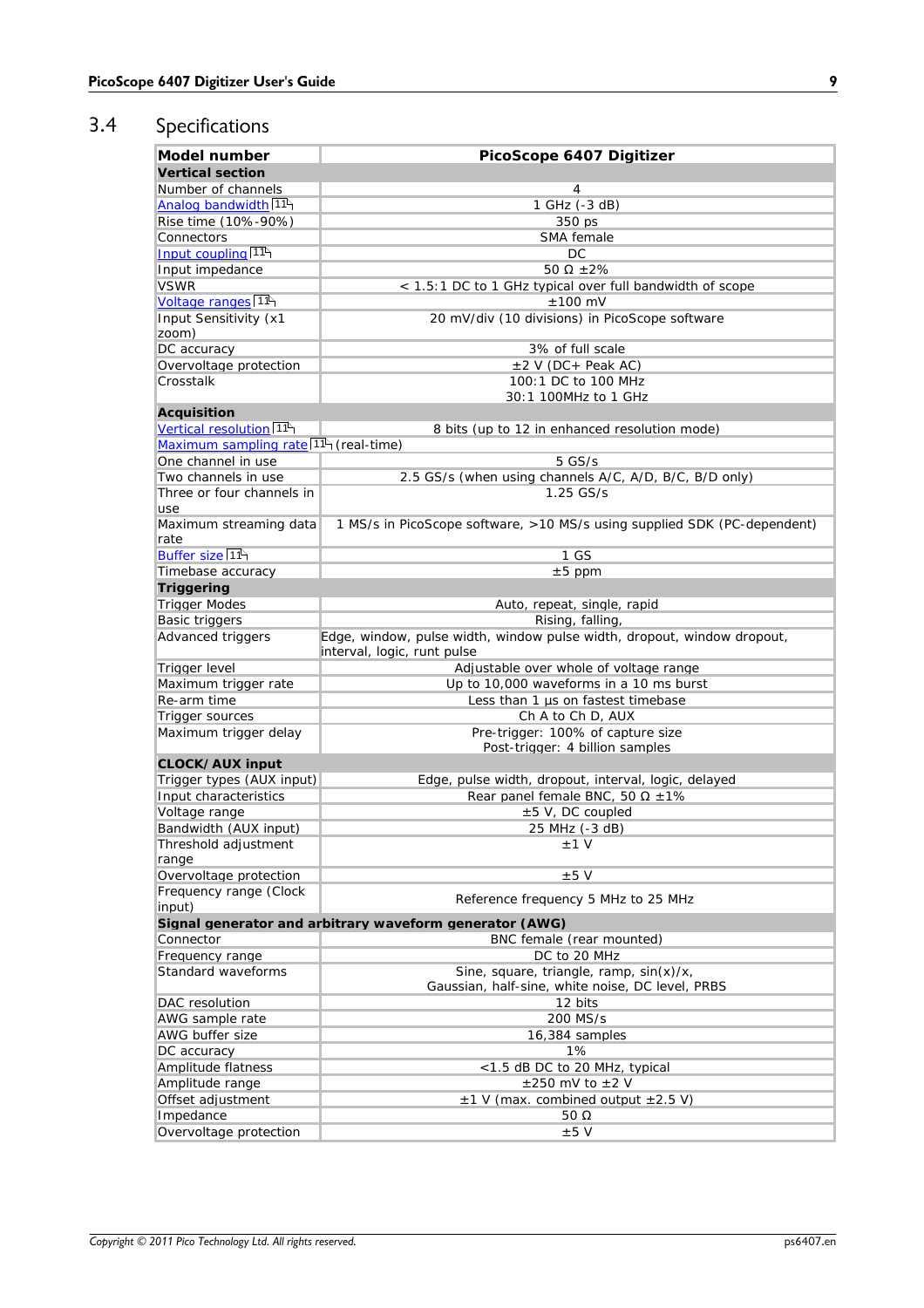<span id="page-13-1"></span><span id="page-13-0"></span>

| Math channels            |                                                                                                                                                                                                                      |
|--------------------------|----------------------------------------------------------------------------------------------------------------------------------------------------------------------------------------------------------------------|
| <b>Functions</b>         | $-x$ , x+y, x-y, x*y, x/y, sqrt(x), x^y, exp(x), ln(x), log(x), abs(x), norm(x),<br>$sign(x)$ , $sin(x)$ , $cos(x)$ , $tan(x)$ , $arcsin(x)$ , $arccos(x)$ , $arctan(x)$ , $sinh(x)$ , $cosh(x)$ ,<br>$tanh(x)$ , Pi |
| Operands                 | A to D (input channels), T (time), reference waveforms                                                                                                                                                               |
| Mask limit testing       |                                                                                                                                                                                                                      |
| <b>Statistics</b>        | Pass/fail, failure count, total count                                                                                                                                                                                |
| Display                  |                                                                                                                                                                                                                      |
| Interpolation            | Linear or $sin(x)/x$                                                                                                                                                                                                 |
| Persistence modes        | Digital color, analog intensity, custom, or none                                                                                                                                                                     |
| Environmental conditions |                                                                                                                                                                                                                      |
| Operating environment    |                                                                                                                                                                                                                      |
| Temperature range        | 0 °C to 40 °C operational                                                                                                                                                                                            |
|                          | 20 °C to 30 °C for quoted accuracy                                                                                                                                                                                   |
| Humidity                 | 5% to 80% RH, non-condensing                                                                                                                                                                                         |
| Fan speed                | Automatic, to reduce noise                                                                                                                                                                                           |
| Storage environment      |                                                                                                                                                                                                                      |
| Temperature range        | $-20$ °C to $+60$ °C                                                                                                                                                                                                 |
| Humidity                 | 5% to 95% RH, non-condensing                                                                                                                                                                                         |
| IP rating                | <b>IP 20</b>                                                                                                                                                                                                         |
| Miscellaneous            |                                                                                                                                                                                                                      |
| PC connection            | Hi-Speed USB 2.0                                                                                                                                                                                                     |
| Power supply             | External AC to 12 V 3.5 A DC adapter and cables (cords) included                                                                                                                                                     |
| Dimensions               | 170 mm x 255 mm x 40 mm                                                                                                                                                                                              |
|                          | $(6.7" \times 10.0" \times 1.6")$                                                                                                                                                                                    |
| Weight                   | $<$ 1 kg (approx. 2 lb 3 oz)                                                                                                                                                                                         |
| Compliance               | Europe: EMC EN61326, LVD EN61010-1, RoHS, WEEE                                                                                                                                                                       |
|                          | USA: FCC Rules Part 15 Class A 3 <sup>4</sup>                                                                                                                                                                        |
| Languages supported      | English, Chinese (Traditional and Simplified), Czech, Danish, Dutch, Finnish,                                                                                                                                        |
| (PicoScope only)         | French, German, Greek, Hungarian, Italian, Japanese, Norwegian, Polish,                                                                                                                                              |
|                          | Portuguese, Romanian, Spanish, Swedish, Turkish                                                                                                                                                                      |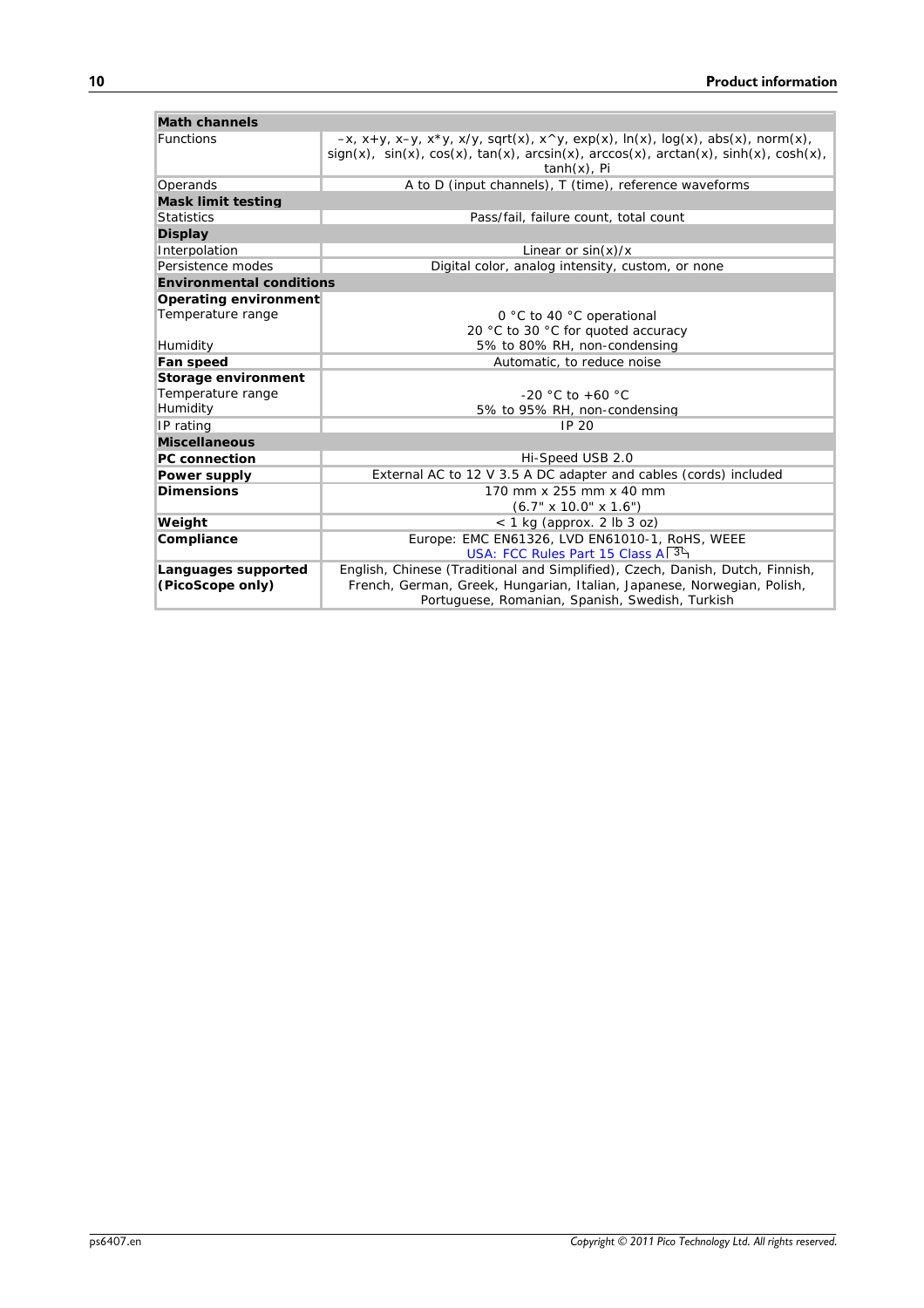# <span id="page-14-0"></span>4 Glossary

<span id="page-14-5"></span>**Analog bandwidth.** The input frequency at which the measured signal amplitude is 3 decibels below the true signal amplitude.

<span id="page-14-9"></span>**Buffer size.** The size of the oscilloscope/digitizer buffer memory, measured in samples. The buffer allows the digitizer to sample data faster than it can transfer it to the computer.

**Device Manager.** Device Manager is a Windows program that displays the current hardware configuration of your computer. Right-click on "My Computer", select "Manage" and then select "Device Manager".

**Driver.** A program that controls a piece of hardware. The driver for the oscilloscope/ digitizer is supplied in the form of a 32-bit Windows DLL, ps6000.dll. This is used by the PicoScope software, and by user-designed applications, to control the digitizer.

<span id="page-14-1"></span>**GS.** Gigasamples (1,000,000,000 samples).

<span id="page-14-8"></span>**Maximum sampling rate.** A figure indicating the maximum number of samples the oscilloscope/digitizer can acquire per second. The higher the sampling rate of the device, the more accurate the representation of the high-frequency details in a fast signal.

**MS.** Megasamples (1,000,000 samples).

**PC Digitizer.** A virtual instrument formed by connecting a PicoScope oscilloscope/ digitizer to a computer running a custom application or the PicoScope software.

<span id="page-14-2"></span>**PicoScope 6000 Series.** A range of 8-bit USB oscilloscopes and digitizers from Pico Technology, with a sampling rate of 5 GS/s, a bandwidth of 350 MHz to 1 GHz and buffer sizes up to 1 GS.

<span id="page-14-3"></span>**PicoScope software.** A software product that accompanies all PicoScope oscilloscopes and digitizers. It turns your PC into an oscilloscope, digitizer, and spectrum analyzer.

<span id="page-14-4"></span>**USB 2.0.** Universal Serial Bus. This is a standard port used to connect external devices to PCs. The port supports a data transfer rate of up to 480 megabits per second, so is much faster than the RS-232 COM ports found on older PCs.

<span id="page-14-7"></span>**Vertical resolution.** A value, in bits, indicating the precision with which the oscilloscope/digitizer converts input voltages to digital values. Software enhancement can improve the effective vertical resolution.

<span id="page-14-6"></span>**Voltage range.** The range of input voltages that the oscilloscope/digitizer can measure. For example, a voltage range of  $\pm 100$  mV means that the oscilloscope/ digitizer can measure voltages between -100 mV and +100 mV. Input voltages outside this range will not damage the instrument as long as they remain within the protection limits stated in the [Specifications](#page-12-0)  $9^{\circ}$  table.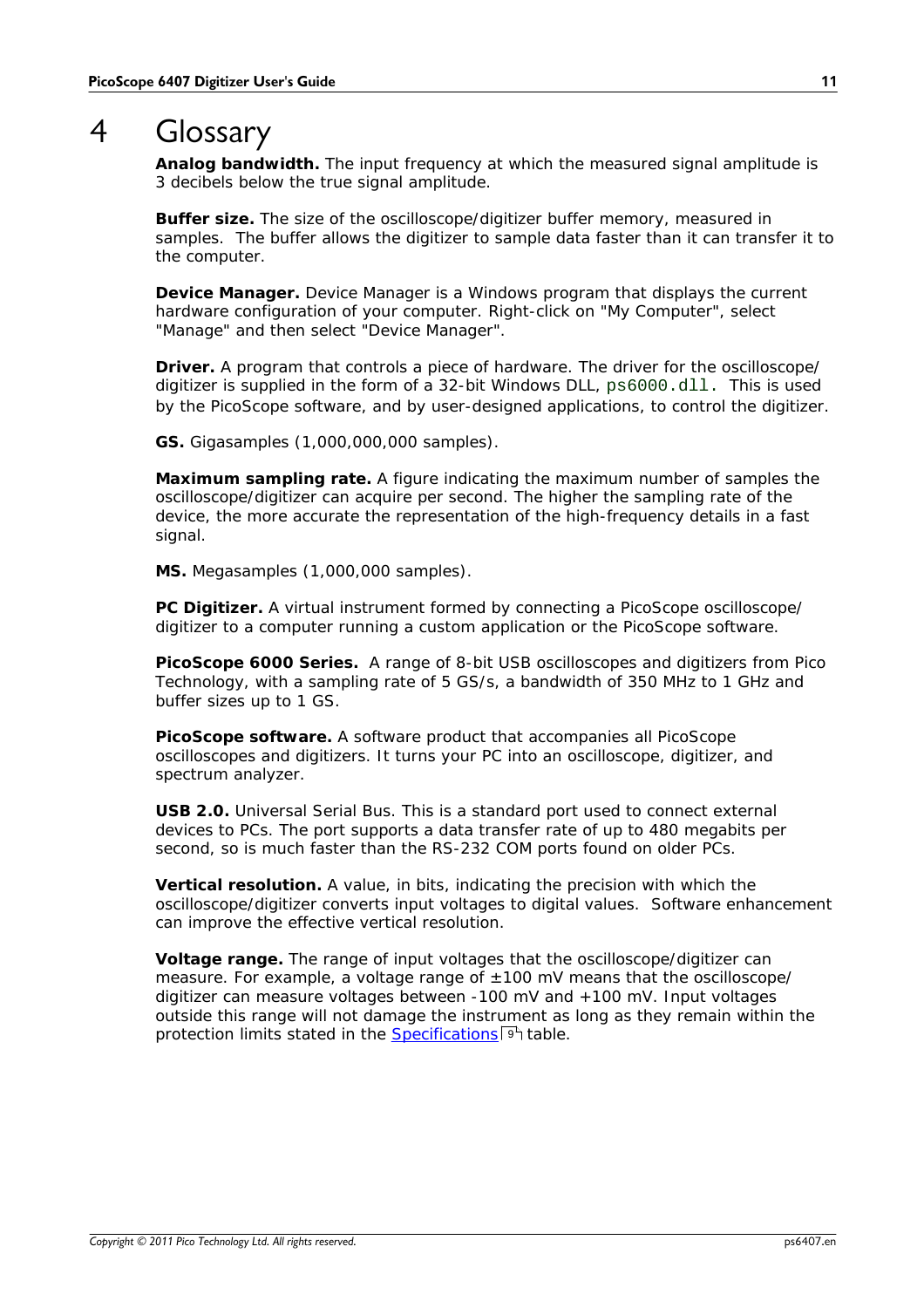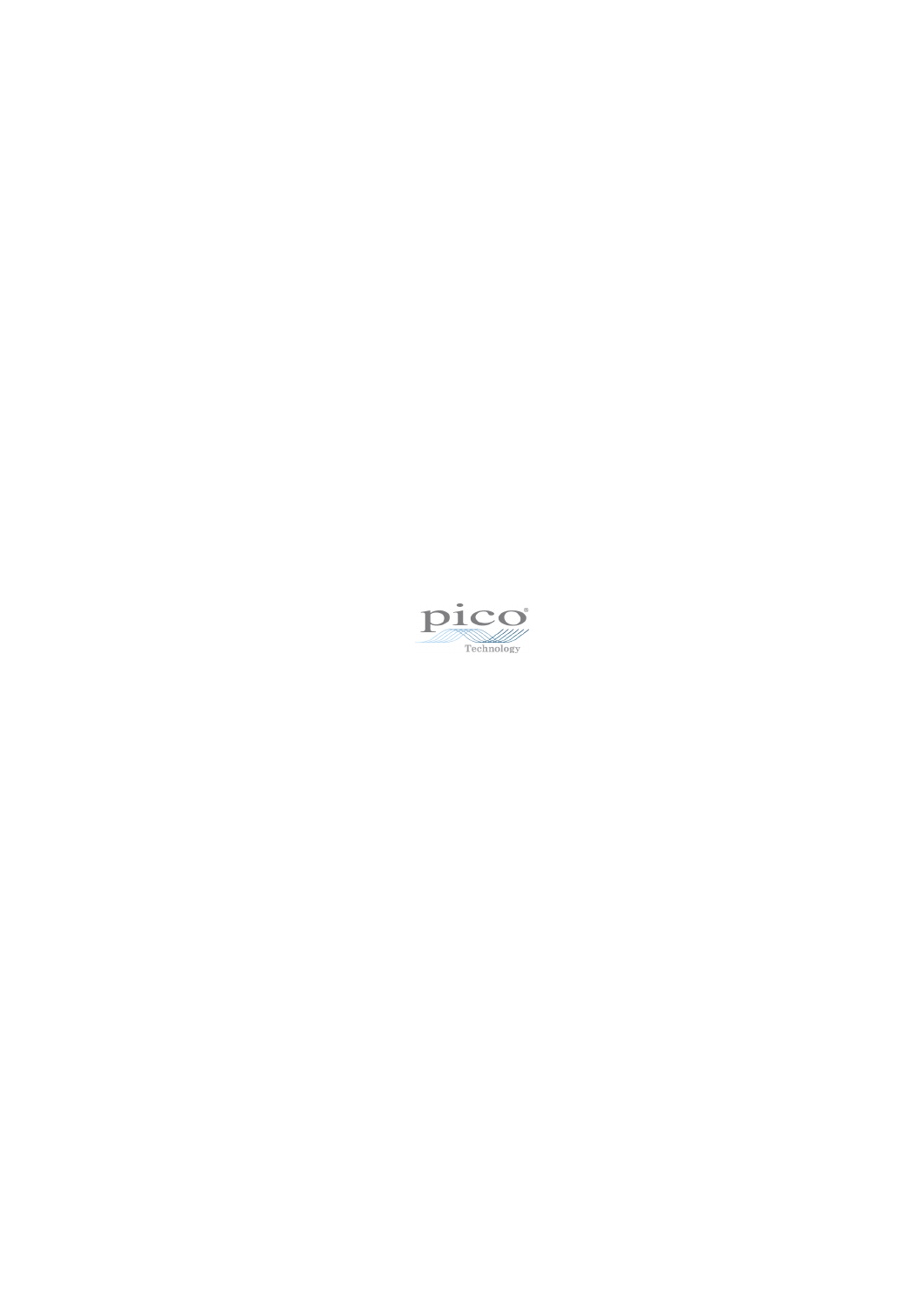$\begin{tabular}{|c||c|} \hline \textbf{Index} & \textbf{M} & \textbf{Main} & \textbf{Main} & \textbf{Mail} \\ \hline \textbf{A} & \textbf{B} & \textbf{B} & \textbf{B} & \textbf{B} & \textbf{B} \\ \hline \textbf{A} & \textbf{A} & \textbf{B} & \textbf{B} & \textbf{B} & \textbf{B} & \textbf{B} \\ \hline \textbf{B} & \textbf{B} & \textbf{B} & \textbf{B} & \textbf{B} & \textbf{B} & \textbf{B} & \textbf{B} \\ \hline \textbf{B} & \textbf{$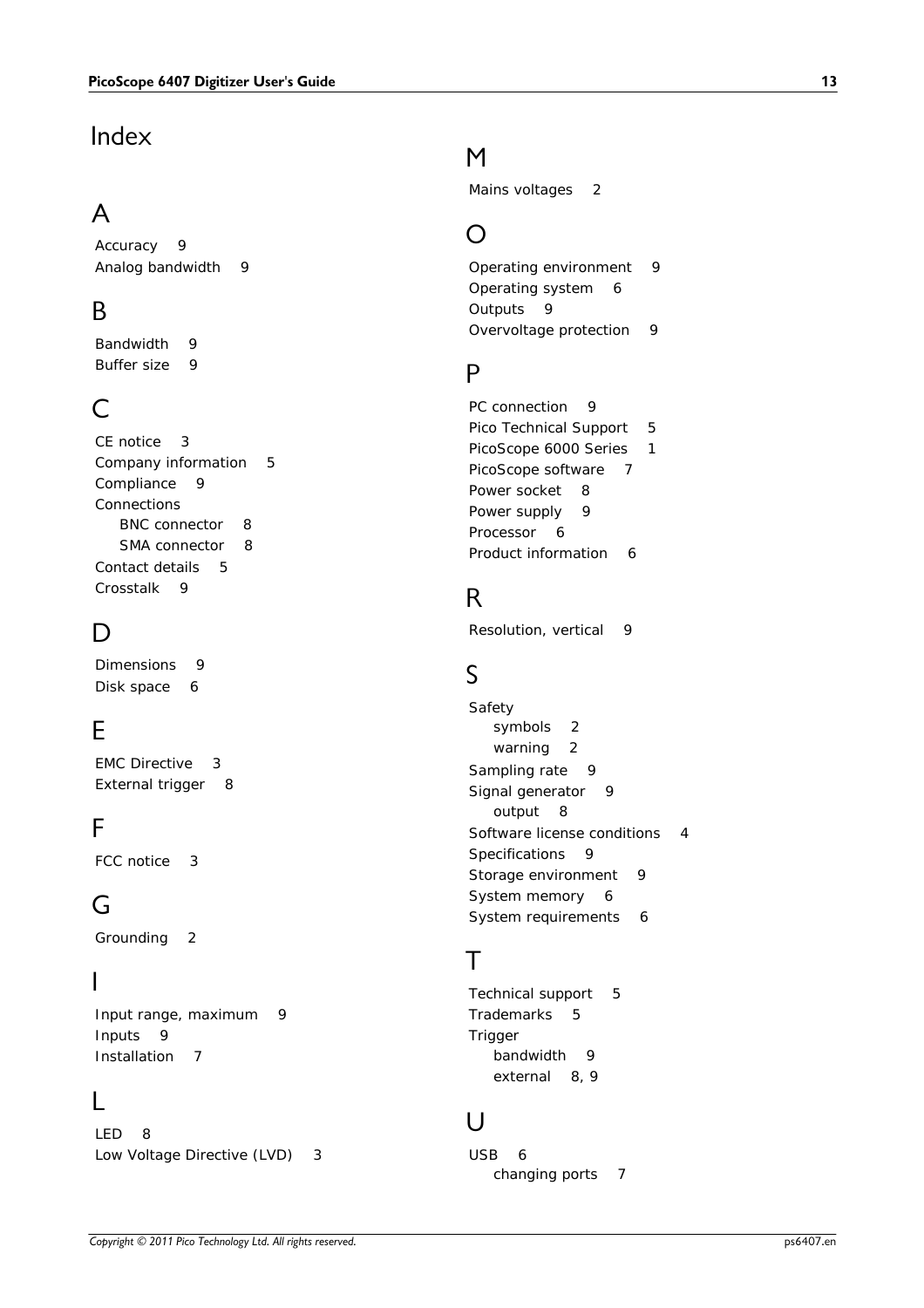# V

Vertical resolution 9 Voltage ranges 9

# W<sub>y</sub> and the set of the set of the set of the set of the set of the set of the set of the set of the set of the set of the set of the set of the set of the set of the set of the set of the set of the set of the set of the

Warning triangle 2 Warranty 5 Weight 9 Windows, Microsoft 6